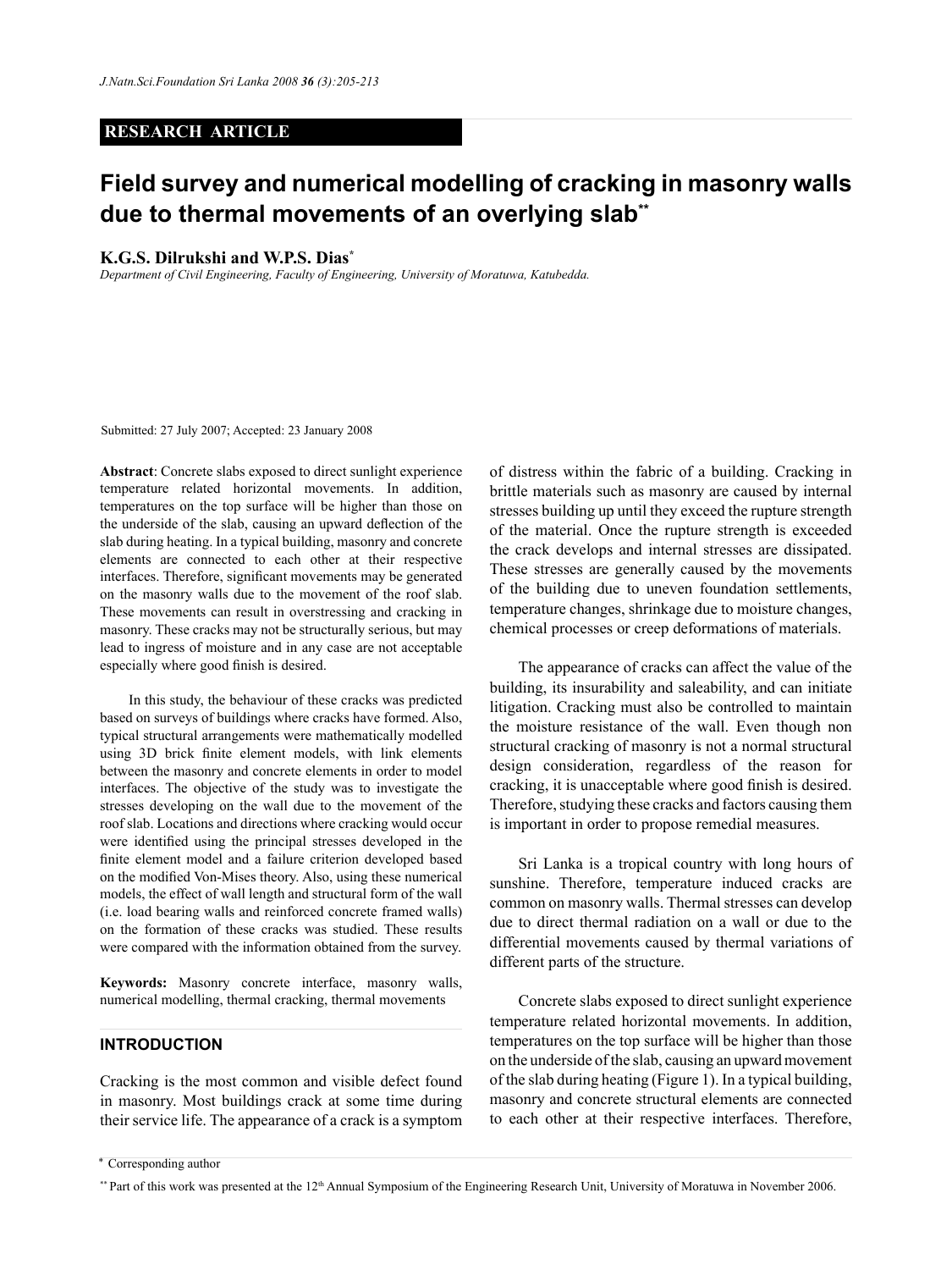

**Figure 1:** Upward movement of slab during heating

significant movements may be generated in the masonry walls, due to the movement of the roof slab. These movements can result in overstressing and cracking in masonry.

The main objective of this ongoing study is to understand the relative importance of factors that cause cracking, such as the structural form of wall (i.e. whether the wall is load bearing or within a concrete frame), aspect ratio of wall and the effect of different geometric and structural conditions (e.g. presence of openings, lintels etc.). This was done by using a three pronged approach, through a survey of cracking in buildings, physical modelling, and numerical modelling. This paper presents the details regarding the building survey and the preliminary results of numerical modelling.

Due to the vast array of different geometrical configurations and boundary conditions of masonry walls, the use of experimental methods for understanding stress development due to different loadings and movements is costly and difficult. As a result, the use of the Finite Element Method (FEM) is resorted to.

The FEM has been extensively used in analysis of masonry structures and numerous models have been developed to simulate the behaviour of different types of conventional masonry systems. The necessity of preserving historical constructions and the need for a better understanding of the mechanical behaviour of structural masonry has led to great innovations in the development of specific numerical techniques for analysing such constructions. Numerical models of course need to be calibrated against or compared with physical models or full scale structures.

Masonry is a composite, heterogeneous, non-linear material that exhibits distinct directional properties because the mortar joints act as planes of weakness. Many efforts have been made to model this complicated nature of masonry. Three modelling techniques have been used to model structural masonry<sup>1</sup>, with different approaches to recognise its inherent discontinuous nature (units, joints and interfaces).

**(a) Detailed micro modelling:** Units and mortar in the joints are represented as continua, whereas the unit/mortar interfaces are modelled by dis-continuum elements.

**(b) Simplified micro modelling:** Geometrically expanded continuum units are used with dis-continuum elements covering the combined behaviour of both mortar joints and interfaces.

**(c) Macro modelling:** Here, all three principal components of structural masonry are represented by an equivalent continuum.

The use of micro modelling procedures runs into practical difficulties in the case of masonry because each brick and joint will have to be described as separate elements. This restricts the use of this method to small test problems and is the main reason why the finite element method has been used by various researchers<sup>2-4</sup> only for restricted geometries. When analysing large and real structures, use of macro modelling is more convenient and gives more benefits because less parameters are involved. Various researchers<sup>4-8</sup> have attempted to solve complex problems using this technique.

An interface is a special contact plane of which the stresses or strains may not be continuous and it has become a focus of numerical analysis. In engineering practice there are varieties of structures with interfaces. Composite materials and structural and geological media interfaces are common phenomena in engineering.

An interface may be treated as either a completely bonded interface or an incompletely bonded interface<sup>9</sup>. The completely bonded interface should prevent relative displacements from occurring at the contact plane while the incompletely bonded interfaces (used in this study) may have the behaviours of sliding, de-bonding, rebonding and rotation.

In the context of the finite element method, there are two major groups of interface elements/models<sup>10</sup> known as the "zero thickness" interface element and "thin layer" interface elements. Various types of joint or interface elements have been developed to date by many investigators to represent interface joint behaviour. Athensis<sup>11</sup> has conducted a detailed study about techniques for modeling interfaces in discontinuous systems. He shows that the explicit representation of discontinuities by means of FEM and so called interface elements goes back to work of Goodman *et al*. in 1973, Zienkewicz *et al*. in 1970 and Gaboussi *et al*. in 1973. According to the Rots<sup>3</sup> the method was first developed and applied to solid masonry by A.W. Page in 1988.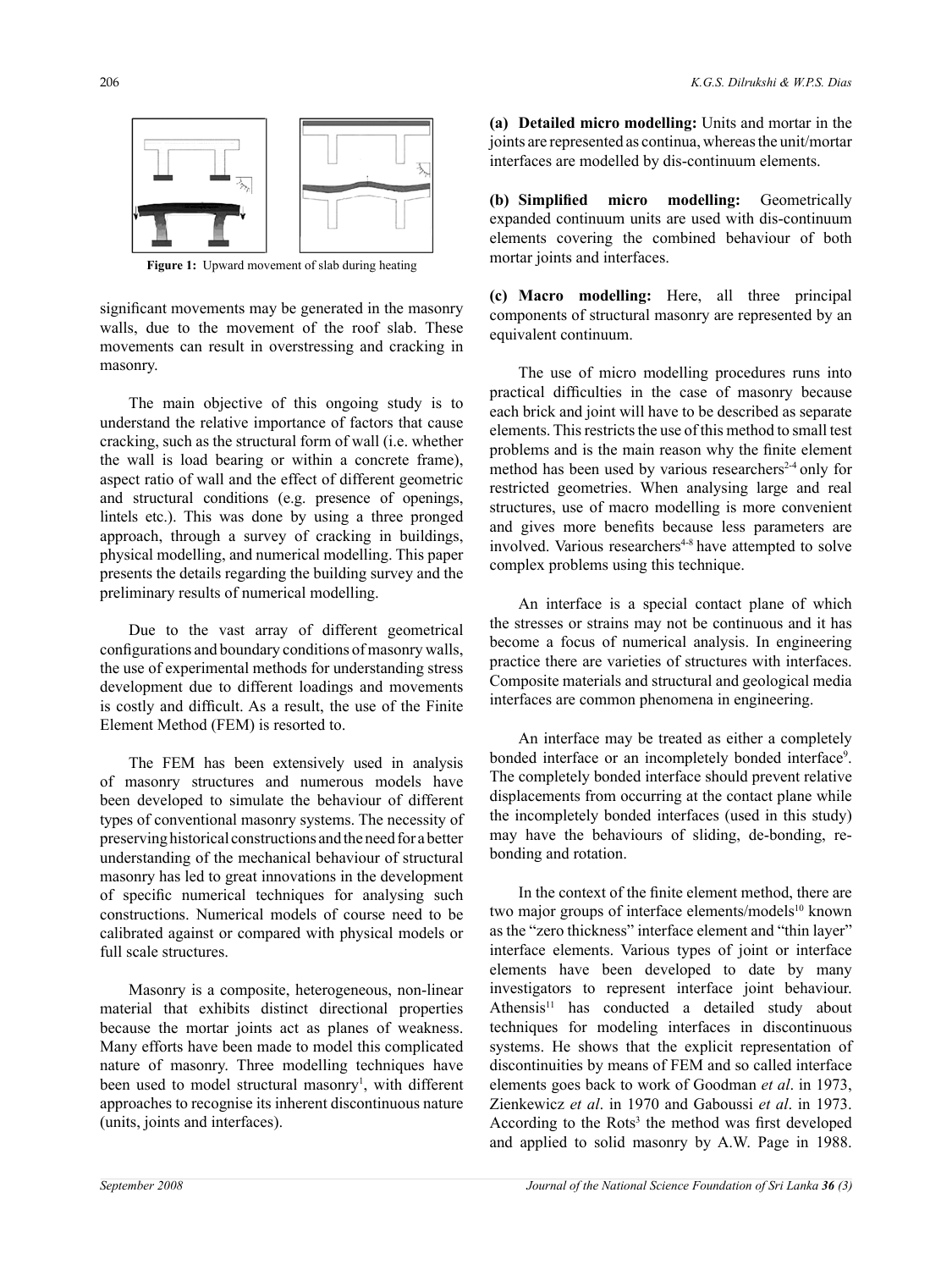Ibraham<sup>5</sup> has modeled the concrete-masonry interface using a thin layer interface element to study effect of temperature changes on the performance of masonry buildings.

Masonry is a complex material where response to mechanical loads is highly complex. The strength of masonry in compression, tension and shear has been the subject of systematic investigation over a very considerable period. Two approaches have been adopted as the basis of failure theories<sup>12</sup>. The first assumes uniaxial elastic behaviour (based on the maximum principal stress) and the second relates the behaviour of the unit and joint material under the action of bi-axial or tri-axial stress. A number of investigators have attempted to derive failure criteria for masonry using experimental and theoretical methods.

Previous studies<sup>13,14</sup> have established failure surfaces for brickwork stressed in orthogonal tension-compression by the application of normal stresses to small specimens of brick masonry, in which the bed joint was inclined at various angles to the axis of application.

An analytical mathematical model describing the masonry failure surface in a simple manner is an effective tool for investigating the behaviour of masonry structures. Many analytical criteria for masonry structures have already been proposed. The modified Mohr–Coulomb failure criterion<sup>3,15</sup>, Rankine type failure criterion<sup>15</sup> and modified Von Mises criterion<sup>16,17</sup> are popular among them.

# **Methods and Materials**

*Survey of buildings*: Details about the structural form of buildings were collected, such as whether it was load bearing, concrete framed or a combination. The



**Figure 2:** Part of building considered for the analysis

orientation of the building with respect to the North and ratio of building length to width were obtained. The date or time after construction at which cracks had appeared was noticed and the nature of the cracks was ascertained – i.e whether they increased monolithically with time or whether their widths were cyclic with diurnal temperature variation. The latter is good evidence for the cracks being thermal, as opposed to settlement cracks. Care was taken to eliminate settlement as a cause for cracks, as we wished to focus on thermal cracking. However, in many cases shrinkage cracks were also present with thermal cracks. The most common type of shrinkage crack is where infill masonry walls separate away from the concrete frame. In load bearing walls, a prominent vertical crack through the height of the wall will be a shrinkage crack.

The location and orientation of cracks were observed in order to identify the pattern of cracking. Depending on the shape of the cracks they were categorized as horizontal cracks, diagonal cracks, and vertical cracks. These details were marked on sketches of the relevant elevations. To understand the pattern of formation of these cracks, all the details taken from the above sketches were marked on a plan of the building.

*Numerical modelling of solid walls*: In this study a typical wall connected to the effective slab area was considered separately, rather than analysing a whole building. The idealised part considered for the analysis is shown in Figure 2.

To model the continuity of the roof slab, translation in the direction perpendicular to the plane of the wall was restrained. In order to find stresses developed in walls with respect to the structural form of building and the aspect ratio of the wall, the following models (Table 1) were considered for the analysis. The height and thickness of every wall was 3 m and 225 mm respectively. The effective slab area was (length of wall x 3) m and the thickness 125 mm.

|  |  |  | Table 1: Details of models considered for the study |  |  |  |
|--|--|--|-----------------------------------------------------|--|--|--|
|--|--|--|-----------------------------------------------------|--|--|--|

|                | Structure type                        | Distance |                |                       |  |
|----------------|---------------------------------------|----------|----------------|-----------------------|--|
| Model          | Load<br>Concrete<br>bearing<br>framed |          | Length $(m)$   | between<br>columns(m) |  |
| M1             |                                       |          | 3m             |                       |  |
| M <sub>2</sub> |                                       |          | 3m             | 3m                    |  |
| M <sub>3</sub> | N                                     |          | 6 <sub>m</sub> |                       |  |
| M <sub>4</sub> |                                       |          | 6m             | 3m                    |  |
| M <sub>5</sub> |                                       |          | 6 <sub>m</sub> | 6m                    |  |
| M <sub>6</sub> | N                                     |          | 9 <sub>m</sub> |                       |  |
| M <sub>7</sub> |                                       |          | 9 <sub>m</sub> | 3m                    |  |
| M8             |                                       |          | 9 <sub>m</sub> | 4.5m                  |  |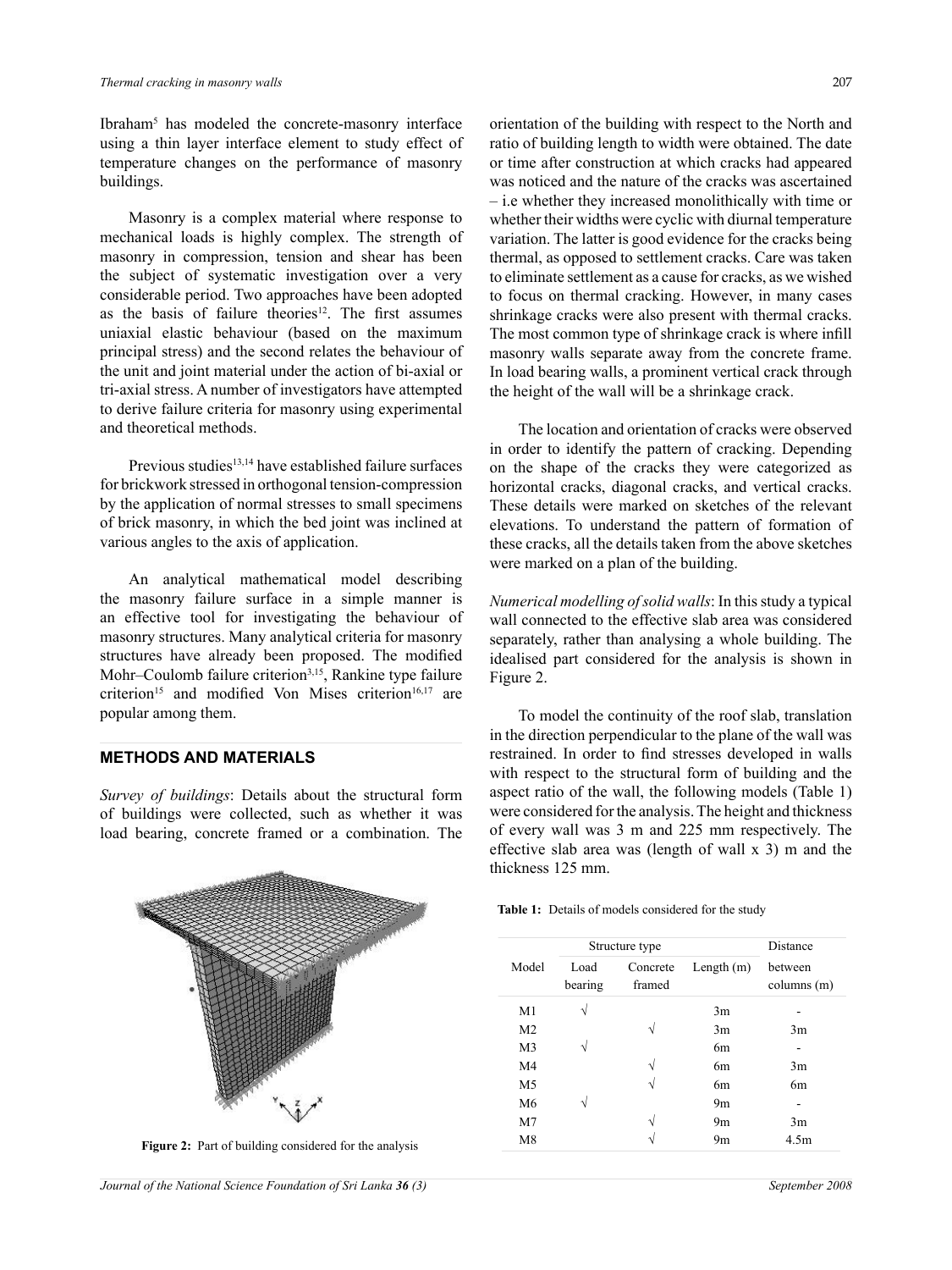Both concrete and masonry were considered as homogeneous and isotropic materials. Rather than modelling bricks and joints separately, masonry was modelled as one constituent  $-$  i.e. using the macro modelling approach.

Solid elements were used to model both masonry and concrete elements. In SAP 2000 the solid element is an eight node element for modelling three dimensional structures. Each solid element has its own local coordinate system for defining material properties and loads and interpreting output.

Concrete and masonry elements were considered as continuum elements and the concrete-masonry interface was considered as a discontinuum. Therefore, in this study special attention was paid to the modelling of the concrete-masonry interface. The interface was modelled using a zero thickness interface element. In SAP 2000 either a single joint or two joint link element with distance between two nodes less than or equal to the zero-length tolerance (which was set to 1 mm) was considered as a zero length joint element. For this study, both axial and shear deformations of the two joint link element between concrete and masonry were considered.

The method developed by Rots<sup>3</sup> to model the masonry-mortar interface was used in this study to model the concrete–masonry interface. The constitutive behaviour of the unit is described by stress-strain relations for the continuum element. In the linear elastic stage, the stress ( $\sigma$ ) and strain ( $\epsilon$ ) relationship can be described according to Hooke's law. For the analysis in the joint interface of concrete and masonry, the presence of a 10 mm thick mortar layer was assumed. The situation is illustrated in Figure 3.

Case 1 (Figure 3a) shows the actual situation with adhesive areas on both sides of the mortar layer. In Case 2 (Figure 3b) a compound interface has been created, accounting for both adhesion areas and the mortar layer. Finally, in Case 3 (Figure 3c) the concrete and masonry units were "blown up" to create an interface with zero thickness but with the properties of the adhesion areamortar layer-adhesion area combination.

The total lengthening across half the units and joint should be equal in both Case 2 (over a length *l* ) and Case 3 (over a length  $l'$ )

For Case 2

$$
\Delta \ell = \sigma \left[ \frac{h_c}{2E_c} + \frac{h_j}{E_j} + \frac{h_m}{2E_m} \right]
$$

Where  $h_c$ ,  $h_m$ ,  $h_j$ , are the thicknesses and  $E_c$ ,  $E_m$ ,  $E_j$  are the moduli of elasticity of the concrete, masonry and joint respectively.

For Case 3 (the simplified model)

$$
\Delta \ell' = \sigma \left[ \frac{h'_{c}}{2E'_{c}} + \frac{1}{k_{n}} + \frac{h'_{m}}{2E'_{m}} \right]
$$

However, Δ*ℓ* should be equal to Δ*l* /

We have also assumed that blown up units have the same E value as the real units (i.e  $E_c = E_c'$  and  $E_m = E_m'$ )

Also, 
$$
h'_m = h_m + \frac{h_j}{2}
$$
 and  $h'_c = h_c + \frac{h_j}{2}$ 

Therefore the normal stiffness of the interface element will become

$$
k_n = \frac{4E_cE_jE_m}{h_j\left(4E_cE_m - E_mE_j - E_cE_j\right)}
$$

Similarly the shear stiffness of the interface element wil be



**Figure 3:** Concrete – masonry interface modelling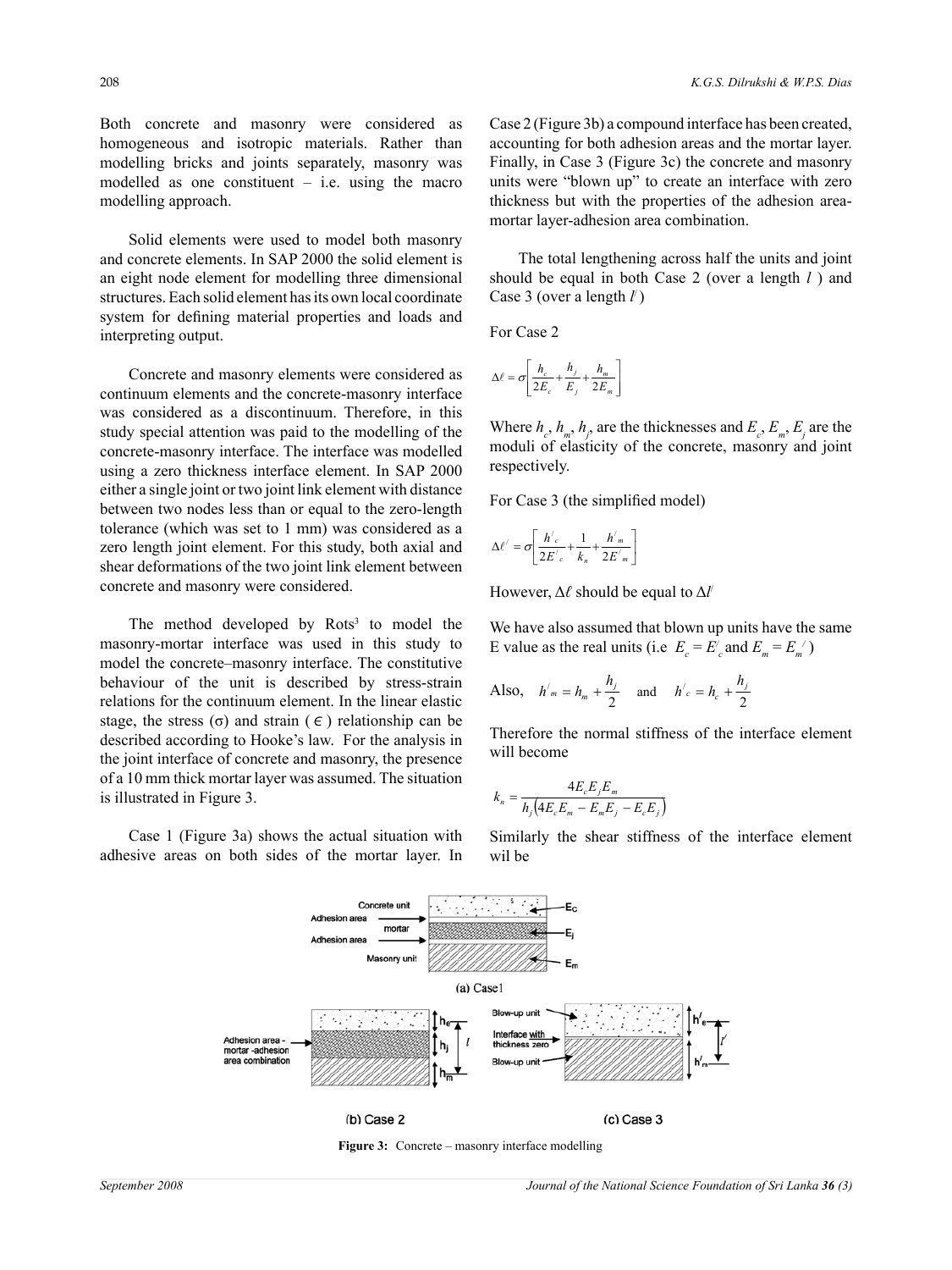$$
k_{t} = \frac{4G_{c}G_{j}G_{m}}{h_{i}(4G_{c}G_{m} - G_{m}G_{j} - G_{c}G_{j})}
$$
 Where  $G = \frac{E}{2(1+\gamma)}$ 

Two major loads were applied to the structure. The first is the self load of structural element and the second is the temperature variation of the roof slab. The slab was divided into six equal layers having temperatures of  $68^{\circ}$ C,  $60^{\circ}$ C,  $53^{\circ}$ C,  $47^{\circ}$ C,  $42^{\circ}$ C,  $38^{\circ}$ C from top to bottom. This is based on the shape of thermal gradients in slabs reported in the literature. The reference temperature of the materials (and therefore the temperature of the masonry) was considered as 35°C.

The mechanical and thermal properties of the materials used in this study are summarised in Table 2. Properties used for concrete are default values of SAP 2000 and properties of masonry are based on work done by Jayasinghe<sup>17</sup> on Sri Lankan brick masonry.

In this study the possibility of cracking at the concrete-

 **Table 2:** Material Properties

|                             | Concrete                   | Masonry                   |  |  |
|-----------------------------|----------------------------|---------------------------|--|--|
| Weight per unit volume      | $23.6 \text{ kN/m}^3$      | $20.0 \text{ kN/m}^3$     |  |  |
| Modulus of elasticity       | $25.0E6$ kN/m <sup>2</sup> | $1.0E6$ kN/m <sup>2</sup> |  |  |
| Poisson's ratio             | 02                         | 02                        |  |  |
| Coeff. of thermal expansion | 9.9E-6/ $\degree$ C        | 6.0E-6/°C                 |  |  |

masonry interface and cracking within the masonry walls were considered separately. The initiation of interface cracking was modelled by means of a Mohr-Coulomb yield criterion combined with tension cut off criterion<sup>3</sup> (Figure 4). Since tensile cracking is the most important nonlinearity that governs the behaviour of materials like masonry, the model was used to simulate initiation of fracture under combined normal and shear stresses in the tension shear region (tensile and shear strength of the

masonry-concrete interface joint was assumed as equal to<br>the tensile and shear strength of masonry which is equal the tensile and shear strength of masonry which is equal to 0.2 N/mm<sup>2</sup> and 0.13 N/mm<sup>2</sup> respectively). Since the model is three dimensional and the failure criteria is two dimensional, the resultant shear stress in the horizontal plane with the normal tensile stress in vertical plane was considered for the analysis.

> A failure criterion developed based on modified Von Mises theory18 was used to check the possibility of cracking of masonry walls. The failure envelope is formed by the interaction of four surfaces  $S_1$ ,  $S_2$ ,  $S_3$  and  $S_4$  as illustrated in Figure 5. The surfaces are described by the equations as follows:

 $S_1$  – represents a compression stress state parallel to both principal axes. principal axes.

$$
S_1
$$
:  $\sigma_1^2 + \sigma_2^2 + \sigma_1 \sigma_2 + 3\tau^2 - f_{wc}^2 = 0$  for  $\sigma_1$  and  $\sigma_2 \le 0$ 

 $S_2$  – represents a stress state of compression parallel to  $S_2$ . one principal axis and tension parallel to the other.

$$
S_2: \sigma_2 + \left(1 - \frac{\sigma_1}{a}\right) \sqrt{f_{wc}^2 - 3\tau^2} = 0 \text{ for } \sigma_1 \ge 0 \text{ and } \sigma_2 \le 0
$$
  
Where 
$$
a = \left(\frac{f_{wc}}{f_{wc}}\right) \sqrt{f_{wc}^2 - 3\tau^2}
$$

 $\sum_{i=1}^{\infty}$  and axes.  $S_3$  – represents a tensile stress state parallel to both principal axes.

$$
S_3: \ \sigma_1 + \sigma_2 - \alpha = 0 \quad \text{for } \sigma_1 \text{ and } \sigma_2 \ge 0
$$

 $S_4$  – symmetrical to  $S_2$  in respect to the bisectional level of the first quadrant



**Figure 4:** Mohr – Coulomb yield criterion combined with tension cut off criterion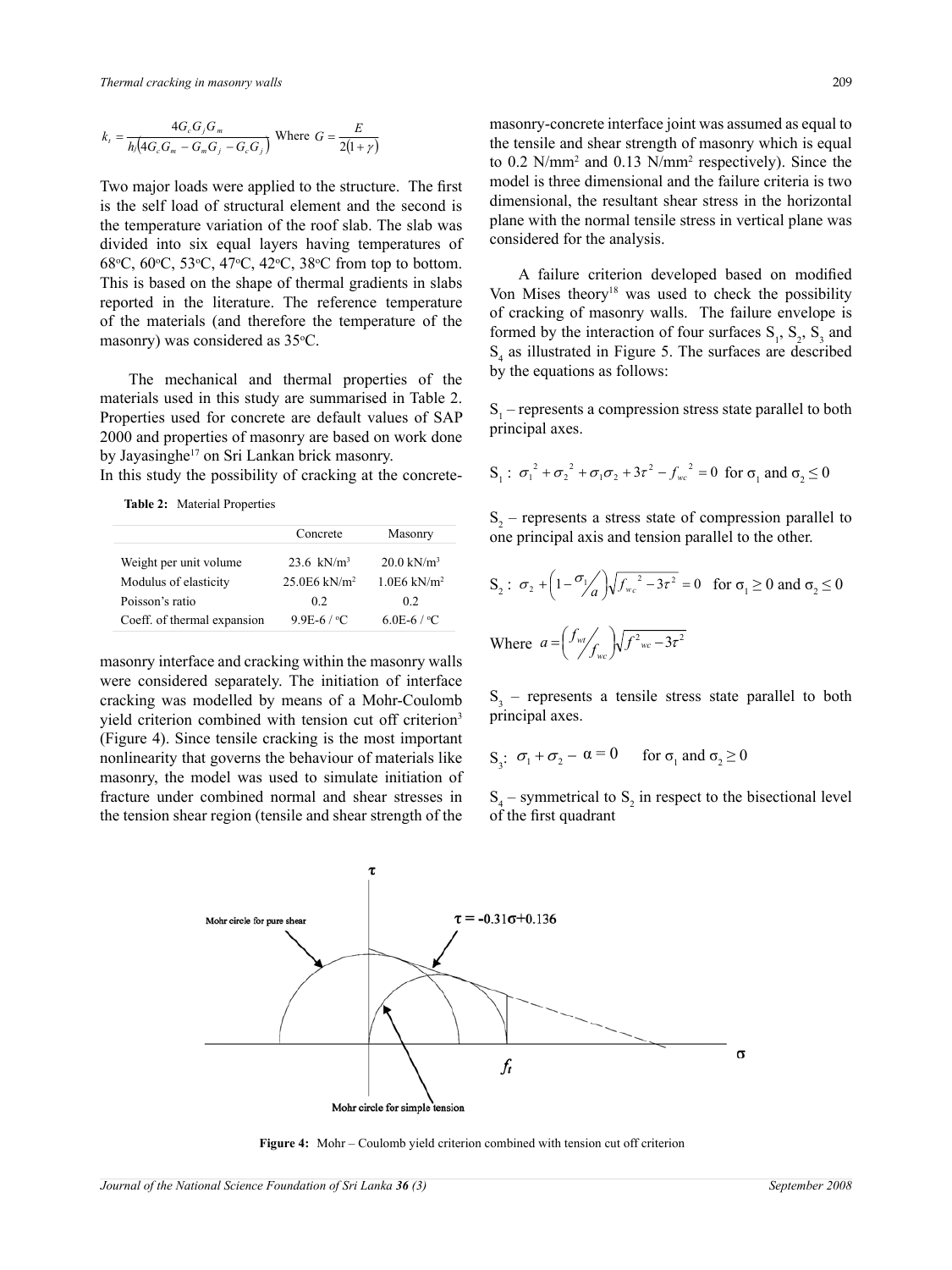

**Figure 5:** Modified Von – Mises failure criterion for masonry



**Figure 7:** Vertical crack at the centre part of a load bearing wall



**Figure 9:** Diagonal crack at the outer edges of load bearing wall

Also (from ref.  $17$ )

 $f_{\text{wc}}$ : Compressive strength of masonry (taken as  $2 \text{ N/mm}^2$ )

 $f_{\text{wt}}$  : Tensile strength of masonry (taken as 0.2 N/mm<sup>2</sup>)

 *τ* : Shear strength of masonry (taken as 0.13 N/mm2 )

This criterion considers the bi-axial failure of



**Figure 6:** Horizontal cracking under beams



Figure 8: Diagonal crack at the outer edges of concrete framed wall



Figure 10: Mohr circle representation of stresses of a load bearing masonry element

masonry based on principal stresses. Since our model is three dimensional, three principal stresses are produced, each one corresponding to the relevant principal axis. Therefore, for the failure analysis two principal stresses (maximum and minimum principal stresses  $\sigma_1$  and  $\sigma_2$ respectively) were considered, with the influence of the third (mid principal stress  $\sigma_3$ ). This was done according to Hookes Law<sup>18</sup> as follows:

Consider the strains in the 3D situation;

$$
\varepsilon_1^{3D} = \frac{1}{E} \Big[ \sigma_1^{3D} - \gamma \Big( \sigma_2^{3D} + \sigma_3^{3D} \Big) \Big]
$$

$$
\varepsilon_2^{3D} = \frac{1}{E} \Big[ \sigma_2^{3D} - \gamma \Big( \sigma_1^{3D} + \sigma_3^{3D} \Big) \Big]
$$

Consider the strains in the 2D situation;

$$
\varepsilon_1^{2D} = \frac{1}{E} \Big[ \sigma_1^{2D} - \gamma \Big( \sigma_2^{2D} \Big) \Big]
$$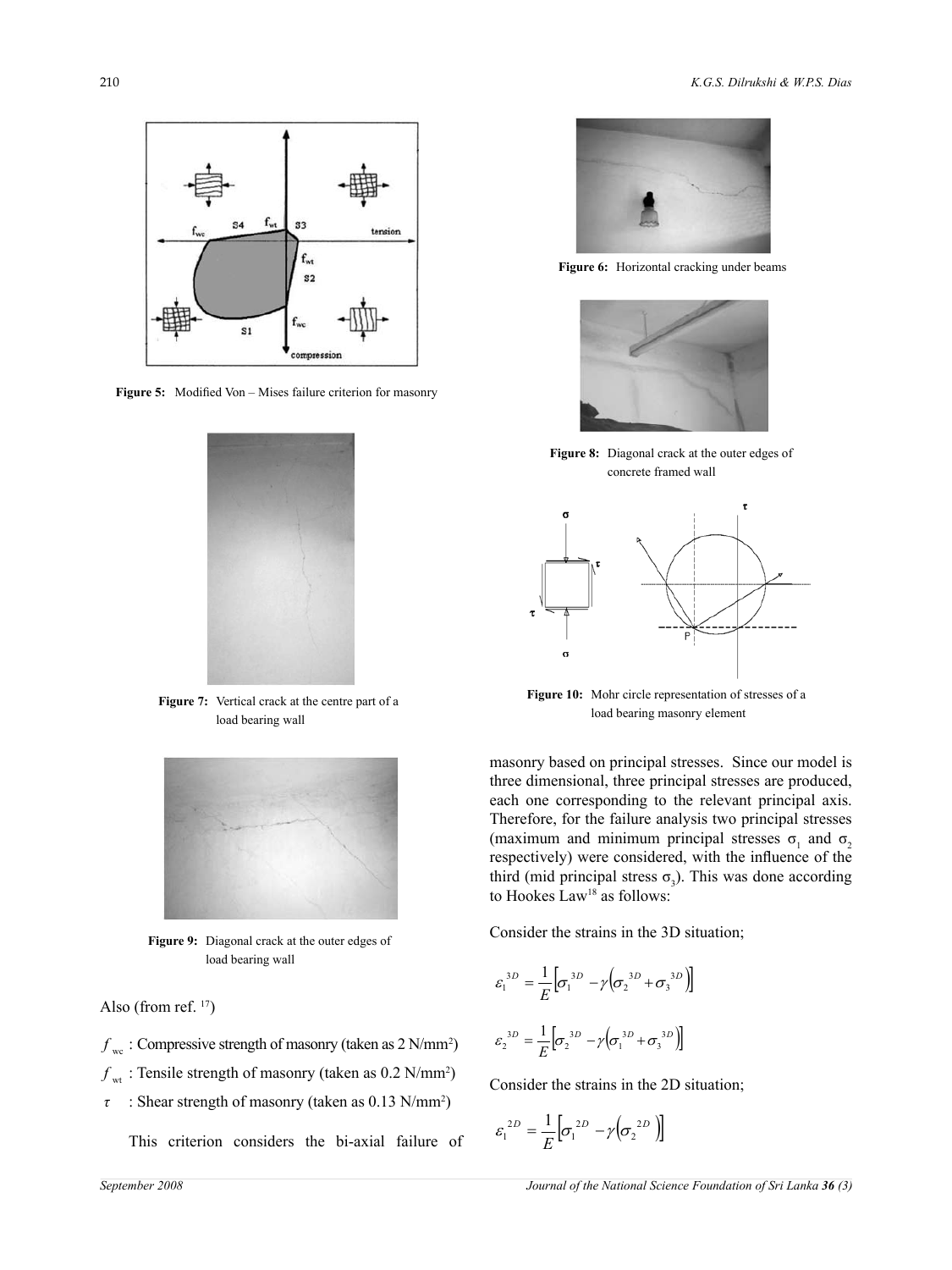$$
{\varepsilon_2}^{2D} = \frac{1}{E} \Big[ {\sigma_2}^{2D} - \gamma \Big( {\sigma_1}^{2D} \Big) \Big]
$$

Since this is a reduction of the three dimensional stress state to a biaxial stress state, in both cases strains should be equal. i.e.  $\varepsilon_1^{3D} = \varepsilon_1^{2D}$  $\varepsilon_1^{3D} = \varepsilon_1^{2D}$  and  $\varepsilon_2^{3D} = \varepsilon_2^{2D}$  $\varepsilon_2^{3D} = \varepsilon$ 

Therefore,

$$
\sigma_1^{2D} = \sigma_2^{3D} - \sigma_3^{3D} \left( \frac{\gamma}{1 - \gamma} \right)
$$

$$
\sigma_2^{2D} = \sigma_1^{3D} - \sigma_3^{3D} \left( \frac{\gamma}{1 - \gamma} \right)
$$

Using the computed biaxial principal stresses and failure criteria described, the possibility of cracking and their directions (considered as perpendicular to the maximum principal stress) were identified.

## **RESULTS AND DISCUSSION**

A summary of the observations from most of the buildings surveyed is shown in Table 3. Considering all cases, some common phenomena in the formation of these thermal cracks were identified. It was observed that cracks have formed on both internal and external walls, with the thicknesses of the cracks varying diurnally. Cracks have re-appeared after repair. In some buildings, cracking was pronounced in the long way direction wall; such buildings had overall aspect ratios of 2 or above.

The formation of cracks and their orientation have a direct relation to structural form and length of wall. For example, horizontal cracks were observed under beams in concrete framed walls at the centre of wall panels (Figure 6), but the cracks in load bearing walls were vertical in most cases (Figure 7). Downward inclinations of diagonal cracks are particularly pronounced near the perimeter for both concrete framed (Figure 8) and load bearing walls (Figure 9). Inclinations of these cracks to the horizontal were around  $45^{\circ}$  and  $55^{\circ}$ , for concrete framed walls and load bearing walls respectively.

Using the principal stresses obtained from the finite element modelling, the possibility of cracking was identified and the summary of the results are shown in Table 4. The furthest stress point which is outside the failure envelope is considered as the starting point of a crack.

In the load bearing walls, stresses generated in masonry are enough to generate cracking. When the wall is short (M1), the maximum stress point is at the centre of wall (stress point is outside of the  $S_3$  region of failure envelope (Figure 5) and direction of major principal stress is almost horizontal. Therefore, formation of a vertical crack is possible at the centre of the wall. When the wall is long  $(M3 \& M6)$  the maximum stressed point is outside of the  $S_2$  region of the failure envelope (Figure 5) and the direction of major principal stress is around  $25^\circ$  to the horizontal. The locations of points are close to the perimeter of the wall. Therefore formation of a downward inclined diagonal crack  $(65<sup>o</sup>$  to the horizontal) is possible close to the perimeter. Developing of principal stresses and their directions in an element of load bearing masonry wall can be explained by the Mohr circle in Figure 10, which indicates that the direction of major principal stress is less than  $45^\circ$  to the horizontal.

However, in the models  $M_1$ ,  $M_3$  and  $M_6$ , the stresses developed in the interface link elements have not reached the failure requirement of the interface (Figure 4) and hence cracking at the wall-slab interface is not possible.

In the concrete framed walls, regardless of wall length and spans, link stresses have exceeded the failure requirement of the interface (Figure 4). Therefore, horizontal cracking is possible at the wall-beam interface. In the single panel walls, when the wall length is short  $(M_2)$ , stresses developed in masonry are not enough to create cracks in it. However, when the wall length is long  $(M_4)$ , a band of higher tensile stress develops in the masonry wall along the concrete masonry interface. These stresses are inclined at  $81<sup>0</sup>$  to the horizontal, so that any cracking in the actual wall will also be approximately horizontal. When the wall has more than one span, in addition to the interface cracks, formation of downward inclined cracks towards the panel edge (stress point outside the S2 region in Figure 5) is possible. These cracks have inclinations of around  $45^\circ$  to the horizontal plane; this can be explained as arising out of a masonry element in pure shear, given that the vertical load of the slab is being carried by the concrete frame.

These results clearly indicate the relationship of crack pattern to the structural form and the aspect ratio of wall. Also the results obtained from FEM are similar to the crack patterns obtained by the survey of buildings. Therefore, we can say that the effects of thermal movements of an overlying slab on a masonry wall have been reasonably simulated by the finite element model. Hence, we can use FEM to model more complex geometric configurations.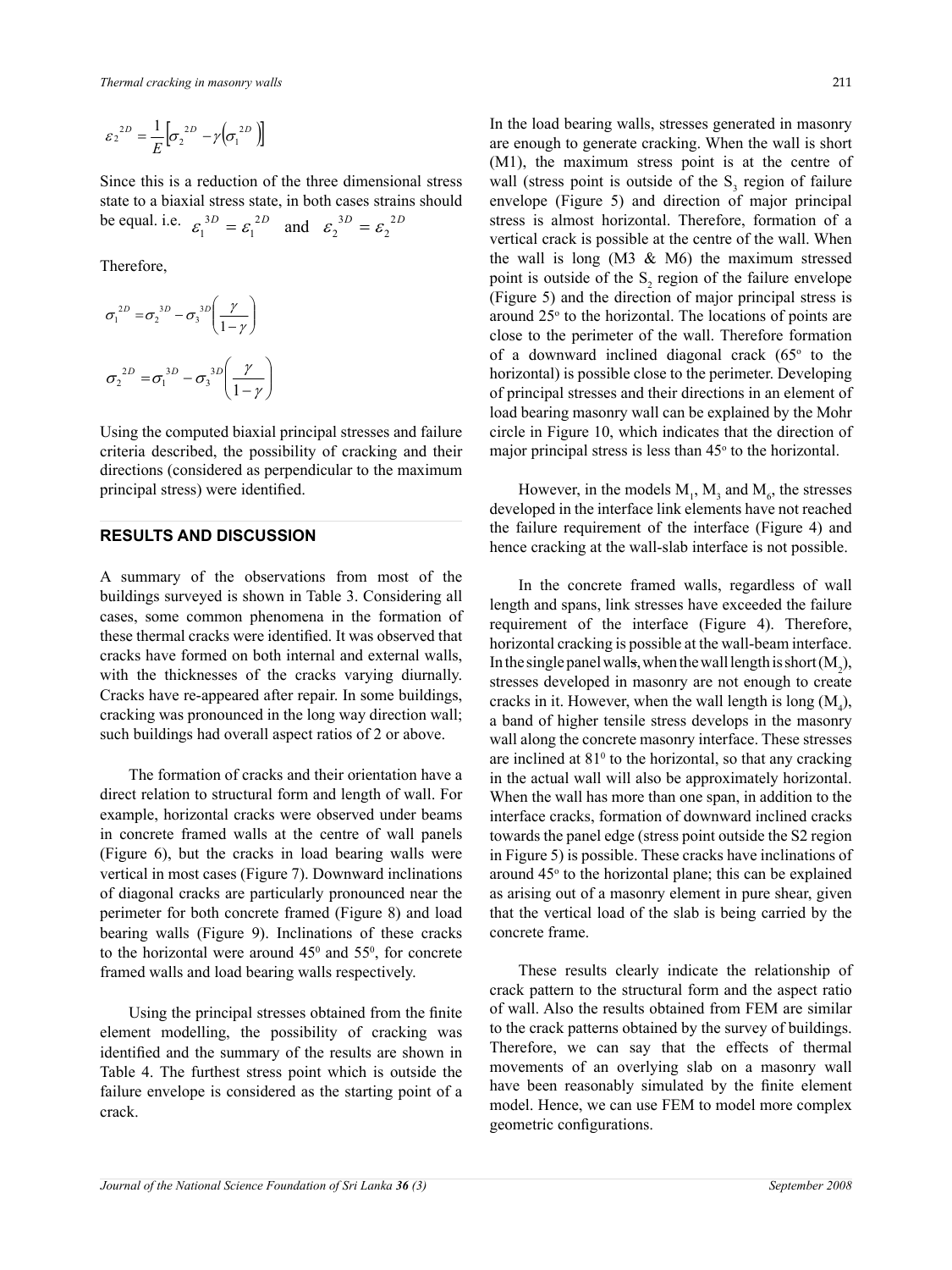# Table 3: Summery of building survey

| P <sub>1</sub> | P <sub>2</sub> | P <sub>3</sub> | P <sub>4</sub> | P <sub>5</sub> | P6             | P7             | P <sub>8</sub> | P <sub>9</sub> | P <sub>10</sub> | P <sub>11</sub> | P <sub>12</sub> |       | P <sub>14</sub>      |
|----------------|----------------|----------------|----------------|----------------|----------------|----------------|----------------|----------------|-----------------|-----------------|-----------------|-------|----------------------|
|                |                |                |                |                |                |                |                |                |                 |                 |                 |       | Y                    |
|                |                |                |                |                |                |                |                |                |                 |                 |                 |       |                      |
|                |                |                |                |                |                |                |                |                |                 |                 |                 |       | Y                    |
| 2              |                | 2.3            | 1.6            | 1.5            | $\overline{2}$ | $\overline{2}$ | 1.3            | $\overline{c}$ | 1.2             | 2.4             | 2               | 2     | 1.3                  |
| Y              |                | Y              |                |                |                |                |                | Y              |                 | Y               |                 |       |                      |
|                |                | Y              | Y              | Y              | Y              | Y              | Y              |                | Y               |                 | Y               | Y     | Y                    |
| Y              | Y              | Y              | Y              | Y              | Y              | Y              | Y              | Y              | Y               | Y               | Y               | Y     | Y                    |
| Y              | Y              | Y              | Y              | Y              | Y              | Y              | Y              | Y              | Y               | Y               | Y               | Y     | Y                    |
| Y              | Y              | Y              | Y              | Y              | Y              | Y              | Y              | Y              |                 | Y               | Y               | Y     | Y                    |
|                |                | Y              | Y              | Y              |                |                |                | Y              |                 | Y               |                 | Y     |                      |
|                |                | Y              | Y              | Y              |                |                |                | Y              |                 | Y               |                 | Y     |                      |
| Y              |                |                |                |                |                |                | Y              | Y              | Y               |                 |                 |       |                      |
| Y              | Y              | Y              | Y              | Y              | Y              | Y              | Y              | Y              | Y               | Y               | Y               | Y     | Y                    |
|                | Y              | Y              | Y              | Y              |                | Y              | Y              | Y              |                 |                 | Y               | Y     |                      |
| $50-$          | $40-$          | $40-$          | $40-$          | $40-$          | $40-$          | $40-$          | $40-$          | $40-$          | $50-$           | $40-$           | $40-$           | $40-$ | $50-$                |
| 60             | 50             | 50             | 50             | 50             | 50             | 50             | 50             | 50             | 60              | 50              | 50              | 50    | 60                   |
| Y              | Y              | Y              | Y              | Y              |                |                | Y              |                | Y               |                 |                 |       | Y                    |
|                | Y              | Y              | Y              |                |                | Y              | Y              | Y              | Y               |                 |                 |       |                      |
|                | Y<br>Y         | Y              | Y              | Y              | Y              | Y              | Y              | Y              | Y               | Y               | Y               | Y     | P <sub>13</sub><br>Y |

Table 4: Summary of results of numerical modelling

|                | Model Description             |                                     | Masonry stresses           |                                     | Interface link element stresses              | Probable pattern                            |                                                 |             |
|----------------|-------------------------------|-------------------------------------|----------------------------|-------------------------------------|----------------------------------------------|---------------------------------------------|-------------------------------------------------|-------------|
|                |                               | Maximum<br>prin. stress<br>$N/mm^2$ | Direction to<br>horizontal | Location<br>(from outer)<br>edge) m | Maximum<br>link normal<br>stress<br>$N/mm^2$ | Maximum<br>link shear<br>stress<br>$N/mm^2$ | Critical<br>location<br>(from outer)<br>edge) m | of cracking |
| M1             | 3 m load<br>bearing           | 0.19                                | 2 <sup>0</sup>             | 1.500                               | 0.13                                         | 0.07                                        | 1.000                                           |             |
| M <sub>2</sub> | 3 m frame<br>columns $(a)3$ m | 0.15                                | $45^{\circ}$               | 0.750                               | 0.15                                         | 0.19                                        | 0.250                                           |             |
| M <sub>3</sub> | 6 m load<br>bearing           | 0.22                                | $24^{0}$                   | 1.250                               | 0.07                                         | 0.05                                        | 1.000                                           |             |
| M <sub>4</sub> | 6 m frame<br>columns @6 m     | 0.42                                | 81 <sup>0</sup>            | 0.125                               | 0.14                                         | 0.38                                        | 0.500                                           |             |
| M <sub>5</sub> | 6 m frame<br>columns $(a)3$ m | 0.23                                | $41^{0}$                   | 0.875                               | 0.14                                         | 0.12                                        | 0.375                                           |             |
| M6             | 9 m load<br>bearing           | 0.24                                | $28^{\circ}$               | 1.375                               | 0.08                                         | 0.10                                        | 1.000                                           |             |
| M <sub>7</sub> | 9 m frame<br>columns $(a)3$ m | 0.29                                | 46 <sup>0</sup>            | 0.875                               | 0.19                                         | 0.13                                        | 0.250                                           |             |
| M8             | 9 m frame<br>columns @4.5 m   | 0.27                                | 40 <sup>0</sup>            | 1.300                               | 0.26                                         | 0.05                                        | 0.250                                           |             |